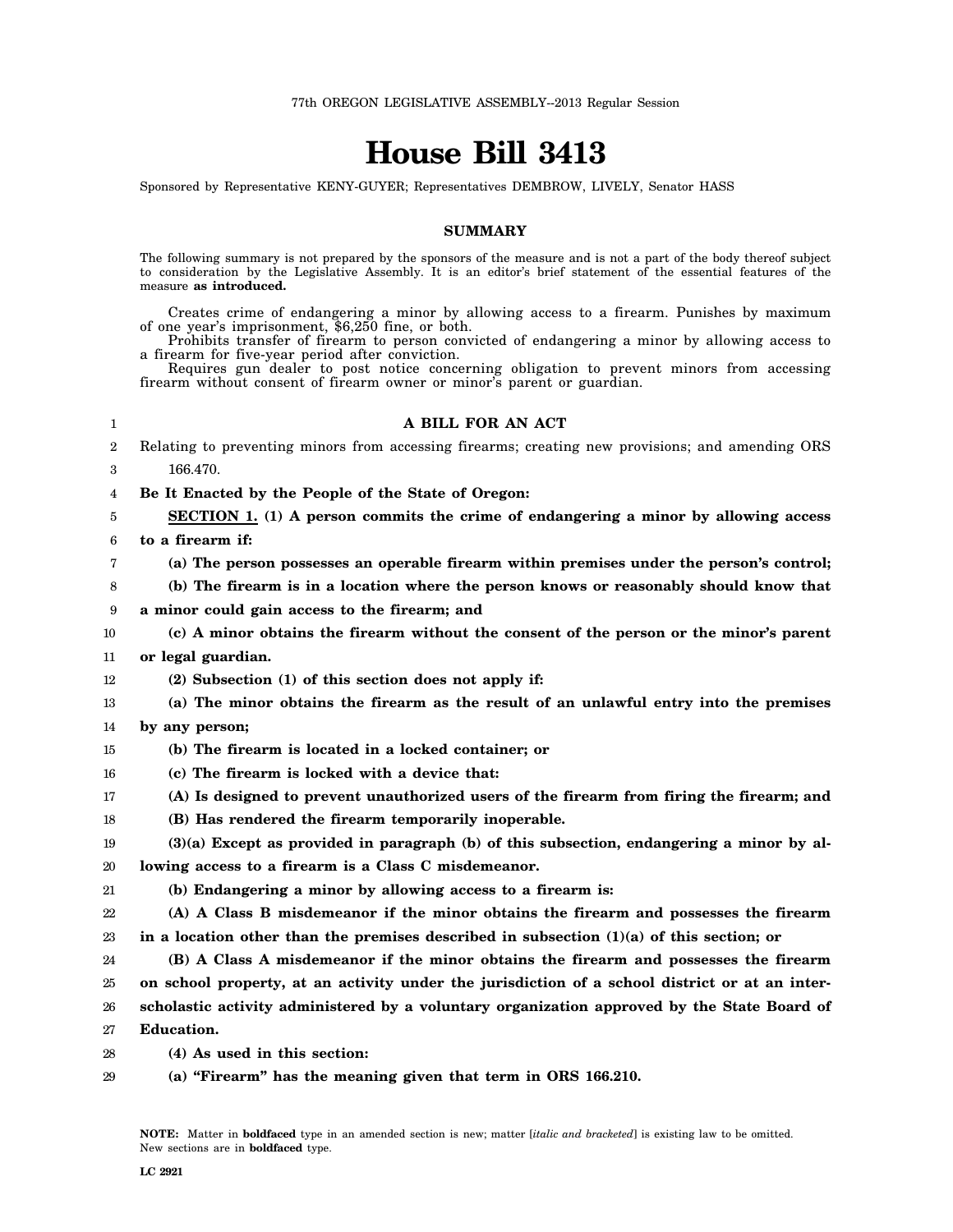## HB 3413

1 2 3 4 5 6 7 8 9 10 11 12 13 14 15 16 17 18 19 20 21 22 23 24 25 26 27 28 29 30 31 32 33 34 35 36 37 38 39 40 41 42 43 44 **(b) "Minor" has the meaning given that term in ORS 166.210. (c) "Possess" has the meaning given that term in ORS 161.015. SECTION 2. A gun dealer, as defined in ORS 166.412, shall post in a prominent location in the gun dealer's place of business a notice in block letters not less than one inch in height that states: "The owner of a firearm has an obligation to prevent minors from accessing firearms without the consent of the owner or the minor's parent or legal guardian. If a minor obtains access to a firearm without the consent of the owner or the minor's parent or legal guardian, the owner may be guilty of a crime." SECTION 3.** ORS 166.470 is amended to read: 166.470. (1) Unless relief has been granted under ORS 166.274 or section 5, chapter 826, Oregon Laws 2009, or 18 U.S.C. 925(c) or the expunction laws of this state or an equivalent law of another jurisdiction, a person may not intentionally sell, deliver or otherwise transfer any firearm when the transferor knows or reasonably should know that the recipient: (a) Is under 18 years of age; (b) Has been convicted of a felony; (c) Has any outstanding felony warrants for arrest; (d) Is free on any form of pretrial release for a felony; (e) Was committed to the Oregon Health Authority under ORS 426.130; (f) After January 1, 1990, was found to be mentally ill and subject to an order under ORS 426.130 that the person be prohibited from purchasing or possessing a firearm as a result of that mental illness; (g) Has been convicted of a misdemeanor involving violence or found guilty except for insanity under ORS 161.295 of a misdemeanor involving violence within the previous four years. As used in this paragraph, "misdemeanor involving violence" means a misdemeanor described in ORS 163.160, 163.187, 163.190, 163.195 or 166.155 (1)(b); [*or*] (h) Has been found guilty except for insanity under ORS 161.295 of a felony**; or (i) Has been convicted of endangering a minor by allowing access to a firearm under section 1 of this 2013 Act within the five years immediately preceding the date of the attempted sale, delivery or transfer**. (2) A person may not sell, deliver or otherwise transfer any firearm that the person knows or reasonably should know is stolen.  $(3)$  Subsection  $(1)(a)$  of this section does not prohibit: (a) The parent or guardian, or another person with the consent of the parent or guardian, of a minor from transferring to the minor a firearm, other than a handgun; or (b) The temporary transfer of any firearm to a minor for hunting, target practice or any other lawful purpose. (4) Violation of this section is a Class A misdemeanor. **SECTION 4.** ORS 166.470, as amended by section 11, chapter 826, Oregon Laws 2009, is amended to read: 166.470. (1) Unless relief has been granted under ORS 166.274 or 18 U.S.C. 925(c) or the expunction laws of this state or an equivalent law of another jurisdiction, a person may not intentionally sell, deliver or otherwise transfer any firearm when the transferor knows or reasonably should know that the recipient: (a) Is under 18 years of age;

[2]

(b) Has been convicted of a felony;

45